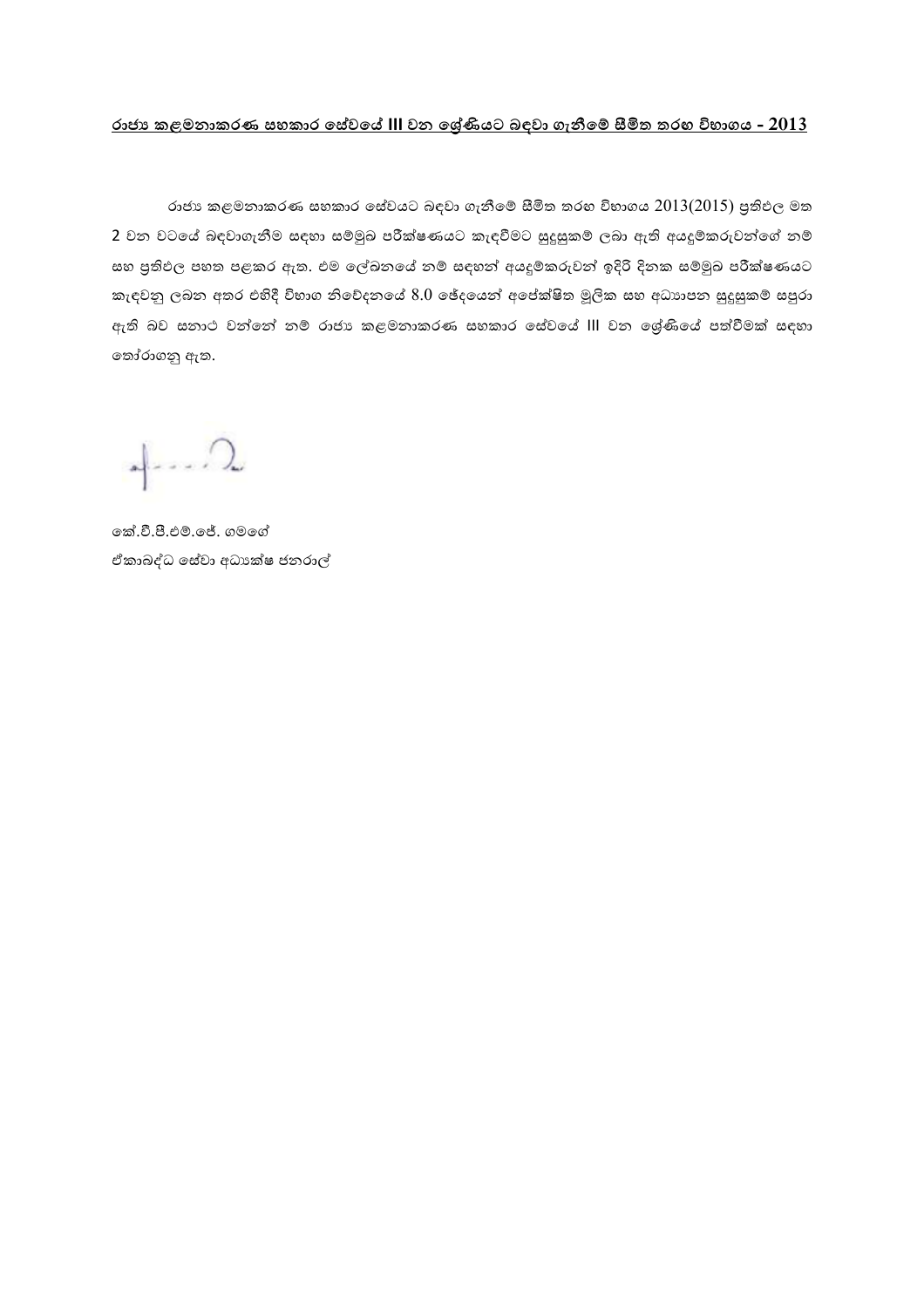|                                                       | රාජා කළමනාකරණ සහකාර සේවයේ III වන ශේුණියට බඳවා ගැනීමේ සීමිත තරහ විභාගය 2013(2015)<br>සම්මුඛ පරීක්ෂණයට සුදුසුකම් ලැබූ අයදූම්කරුවන්ගේ නාම ලේඛනය (2 වන වටය) |                                                                 |                     |                 |                  |                  |              |  |  |  |  |
|-------------------------------------------------------|---------------------------------------------------------------------------------------------------------------------------------------------------------|-----------------------------------------------------------------|---------------------|-----------------|------------------|------------------|--------------|--|--|--|--|
|                                                       | Limited Competitive Examination for Rrecrutement to Grade III OF Public Management Service<br>2013(2015)                                                |                                                                 |                     |                 |                  |                  |              |  |  |  |  |
| Selected list of Candidates for Interview (2nd Round) |                                                                                                                                                         |                                                                 |                     |                 |                  |                  |              |  |  |  |  |
| <b>NO</b>                                             | <b>NAME</b>                                                                                                                                             | <b>ADDRESS</b>                                                  | NIC no              | <b>INDEX no</b> | SUB <sub>1</sub> | SUB <sub>2</sub> | <b>TOTAL</b> |  |  |  |  |
| $\overline{1}$                                        | DILRUKSHI, R.M.I.                                                                                                                                       | 467/1, AVISSAWELLA ROAD,<br>WELLAMPITIYA.                       | 797482056V          | 10008278        | 040              | 048              | 88           |  |  |  |  |
| $\overline{2}$                                        | NIMALKA, A.P.T.I.                                                                                                                                       | 33/34, THE FINANCE<br>WATTA, BATAGAMA<br>NORTH,<br>JA ELA.      | 827100420V          | 10015160        | 042              | 046              | 88           |  |  |  |  |
| $\overline{3}$                                        | MADDUMAGE,<br>H.C.                                                                                                                                      | AMBAGAHAKUMBURA,<br>DODANGODA,<br>KALUTARA SOUTH.               | 845611122V 10020600 |                 | 046              | 042              | 88           |  |  |  |  |
| $\overline{4}$                                        | RATHNAYAKA,<br><b>R.M.I.K.</b>                                                                                                                          | DIVISIONAL SECRETARIAT,<br>UDADUMBARA.                          | 706600132V 10026681 |                 | 040              | 048              | 88           |  |  |  |  |
| $\overline{5}$                                        | JAYALATH, J.P.G.R. WICKRAMABAHU                                                                                                                         | NATIONAL SCHOOL,<br>GAMPOLA.                                    | 748432302V          | 10027213        | 046              | 042              | 88           |  |  |  |  |
| $6\overline{6}$                                       | TIKIRI KUMARI,<br>N.G.G.M.                                                                                                                              | POST OFFICE,<br>DOLOSBAGE.                                      | 826191104V          | 10027457        | 040              | 048              | 88           |  |  |  |  |
| $\overline{7}$                                        | DAMAYANTHI,<br>M.T.G.J.                                                                                                                                 | 41/4, DEHIWATTHA,<br>IHALALAMULLA,<br>ANKUMBURA.                | 698462566V 10027716 |                 | 044              | 044              | 88           |  |  |  |  |
| $\overline{8}$                                        | PREMANI, H.P.C.                                                                                                                                         | DIVISIONAL SECRETARIAT,<br>AKURESSA.                            | 735933469V          | 10042986        | 040              | 048              | 88           |  |  |  |  |
| $\overline{9}$                                        |                                                                                                                                                         | ABEYSINHA, E.N.S. SAMAYA, NITHALAWA,<br>MAKULEWA,<br>GALGAMUWA. | 792820280V          | 10054767        | 046              | 042              | 88           |  |  |  |  |
| 10                                                    | VELAUTHAN, V.                                                                                                                                           | 67, KANDY ROAD,<br>MEEGAHAKIULA.                                | 635074876V 10068276 |                 | 044              | 044              | 88           |  |  |  |  |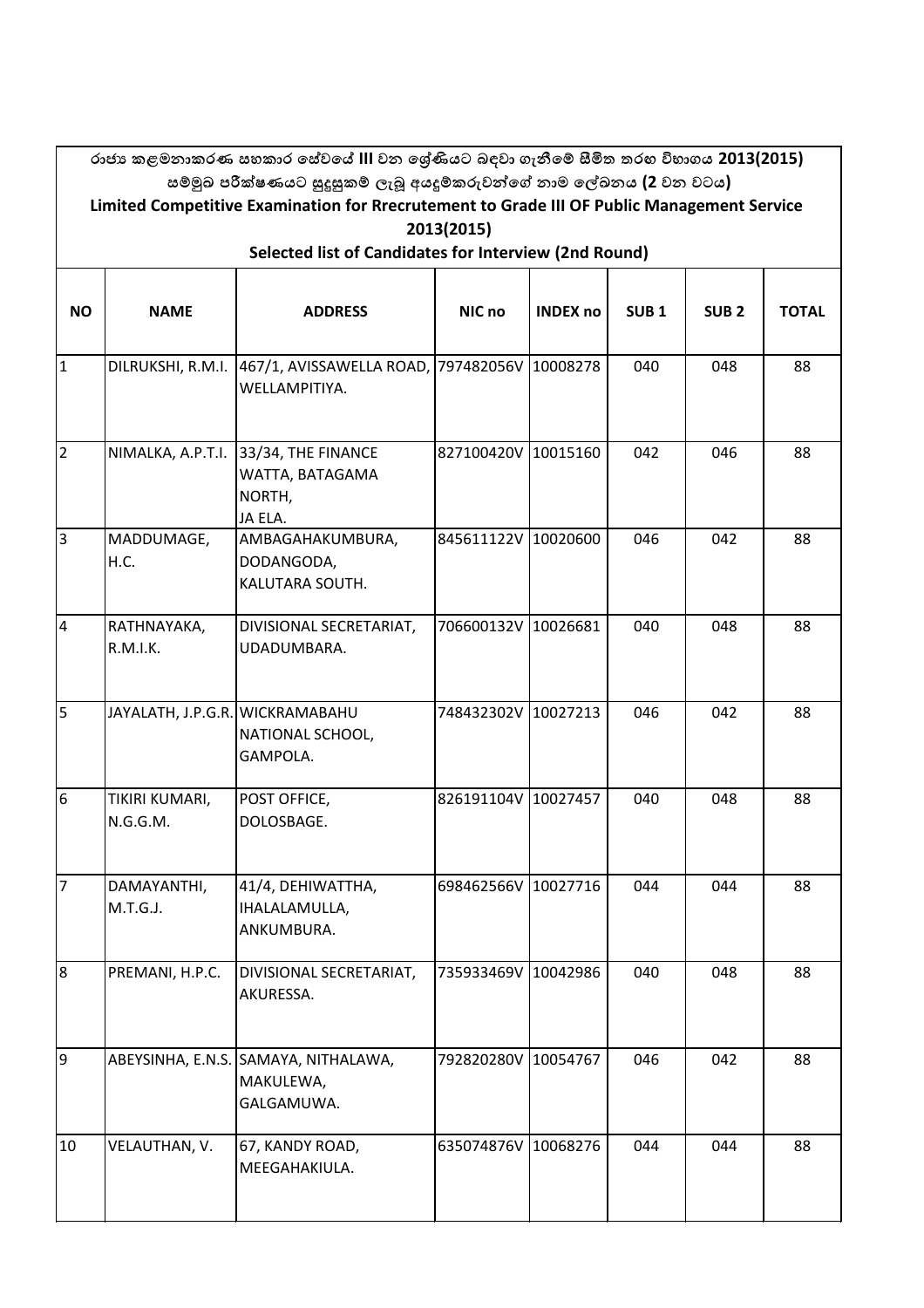|           |                                                                                                                                                                   | රාජා කළමනාකරණ සහකාර සේවයේ III වන ශේුණියට බඳවා ගැනීමේ සීමිත තරහ විභාගය 2013(2015)       |                     |                 |                  |                  |              |  |  |  |  |  |
|-----------|-------------------------------------------------------------------------------------------------------------------------------------------------------------------|----------------------------------------------------------------------------------------|---------------------|-----------------|------------------|------------------|--------------|--|--|--|--|--|
|           | සම්මුඛ පරීක්ෂණයට සුදුසුකම් ලැබූ අයදූම්කරුවන්ගේ නාම ලේඛනය (2 වන වටය)<br>Limited Competitive Examination for Rrecrutement to Grade III OF Public Management Service |                                                                                        |                     |                 |                  |                  |              |  |  |  |  |  |
|           | 2013(2015)                                                                                                                                                        |                                                                                        |                     |                 |                  |                  |              |  |  |  |  |  |
|           | Selected list of Candidates for Interview (2nd Round)                                                                                                             |                                                                                        |                     |                 |                  |                  |              |  |  |  |  |  |
| <b>NO</b> | <b>NAME</b>                                                                                                                                                       | <b>ADDRESS</b>                                                                         | NIC no              | <b>INDEX no</b> | SUB <sub>1</sub> | SUB <sub>2</sub> | <b>TOTAL</b> |  |  |  |  |  |
| 11        | DISSANAYAKA,<br>K.W.M.S.                                                                                                                                          | THAWANA KADE,<br>PINNAWALA ROAD,<br>PUTUPAHINNA,<br>BALANGODA.                         | 803332819V          | 10072417        | 040              | 048              | 88           |  |  |  |  |  |
| 12        | PADMA<br>KUMARA, L.C.                                                                                                                                             | PAHALAWATTA, MASIBOLA,<br>GODAKAWELA.                                                  | 780550740V          | 10073778        | 044              | 044              | 88           |  |  |  |  |  |
| 13        | PREMASIRI, H.P.I.                                                                                                                                                 | PRINCIPAL, NURSING<br>SCHOOL,<br>RATHNAPURA.                                           | 745480918V          | 10074910        | 042              | 046              | 88           |  |  |  |  |  |
| 14        | AMARASINGHA,<br>M.D.                                                                                                                                              | C/O. S. JAGODA, 253, U.E.<br>PERERA MAWATHA,<br>RAJAGIRIYA.                            | 705013896V          | 10001312        | 045              | 042              | 87           |  |  |  |  |  |
| 15        | RAMYA, Y.K.                                                                                                                                                       | LADY RIDGEWAY HOSPITAL<br>FOR CHILDREN,<br>COLOMBO 8.                                  | 715711370V          | 10002474        | 045              | 042              | 87           |  |  |  |  |  |
| 16        | NAMALE, K.M.C.                                                                                                                                                    | <b>DEPARTMENT OF</b><br>GOVERNMENT<br>INFORMATION, 163,<br>POLHENGODA,                 | 668240496V          | 10005467        | 041              | 046              | 87           |  |  |  |  |  |
| 17        | SINTHU, M.                                                                                                                                                        | 15/5, MALWATHA ROAD,<br>DEHIWELA.                                                      | 805721901V 10009088 |                 | 041              | 046              | 87           |  |  |  |  |  |
| 18        | WIJEKOON,<br>W.M.G.W.P.M.B.                                                                                                                                       | DEPARTMENT OF WILD LIFE 811891010V<br>CONSERVATION,<br>KAKIRAWA RANGE,<br>GANEWALPOLA. |                     | 10024663        | 043              | 044              | 87           |  |  |  |  |  |
| 19        | DE SILVA, P.T.S.                                                                                                                                                  | DAYA NIWASA, AMPAVILA,<br>THITHTHAGALLA,<br>AHANGAMA.                                  | 665990192V          | 10035392        | 041              | 046              | 87           |  |  |  |  |  |
| 20        | JAYAMANNA,<br>K.M.L.                                                                                                                                              | DIVISIONAL SECRETARIAT,<br>KARANDENIYA.                                                | 700491420V 10036032 |                 | 041              | 046              | 87           |  |  |  |  |  |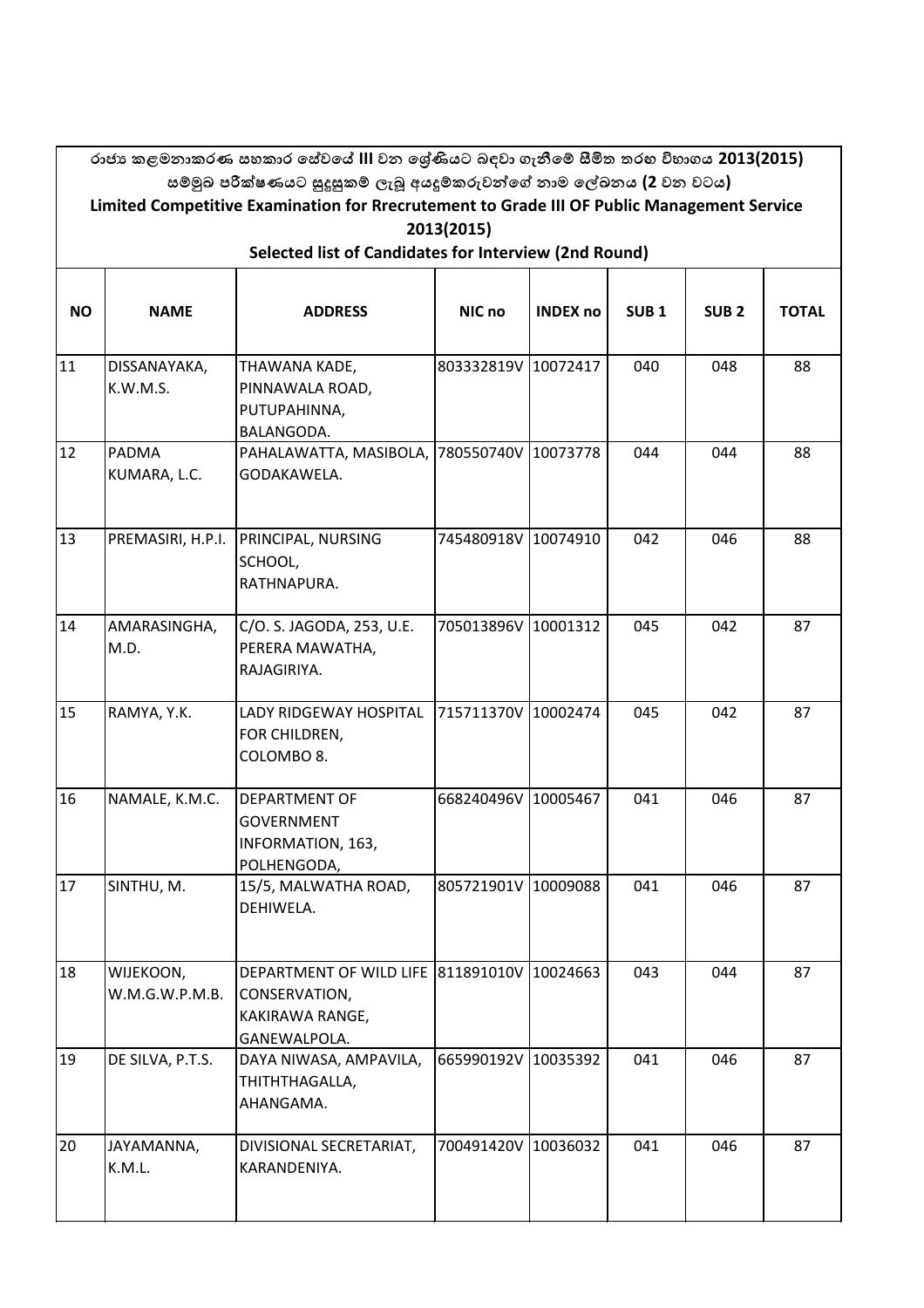|           | රාජා කළමනාකරණ සහකාර සේවයේ III වන ශේුණියට බඳවා ගැනීමේ සීමිත තරහ විභාගය 2013(2015)<br>සම්මුඛ පරීක්ෂණයට සුදුසුකම් ලැබූ අයදූම්කරුවන්ගේ නාම ලේඛනය (2 වන වටය)<br>Limited Competitive Examination for Rrecrutement to Grade III OF Public Management Service |                                                                            |                     |                 |                  |                  |              |  |  |  |  |  |
|-----------|-------------------------------------------------------------------------------------------------------------------------------------------------------------------------------------------------------------------------------------------------------|----------------------------------------------------------------------------|---------------------|-----------------|------------------|------------------|--------------|--|--|--|--|--|
|           | 2013(2015)<br>Selected list of Candidates for Interview (2nd Round)                                                                                                                                                                                   |                                                                            |                     |                 |                  |                  |              |  |  |  |  |  |
| <b>NO</b> | <b>NAME</b>                                                                                                                                                                                                                                           | <b>ADDRESS</b>                                                             | NIC no              | <b>INDEX no</b> | SUB <sub>1</sub> | SUB <sub>2</sub> | <b>TOTAL</b> |  |  |  |  |  |
| 21        | JAYASEKARA,<br>S.P.R.S.                                                                                                                                                                                                                               | LAHIRU, TEACHER'S<br>VILLAGE, HALPE,<br>DEMODARA.                          | 795480390V          | 10066014        | 041              | 046              | 87           |  |  |  |  |  |
| 22        | <b>KAMANI</b><br>ATTANAYAKE,<br>A.M.A.                                                                                                                                                                                                                | 16/3, ARALIYA MAWATHA,<br>SAMAN PEDESA,<br>RATNAPURA.                      | 607410496X 10074131 |                 | 043              | 044              | 87           |  |  |  |  |  |
| 23        | DAMAYANTHI,<br>B.L.R.                                                                                                                                                                                                                                 | TECHNICAL COLLEGE,<br>FAAM GARDEN,<br>RATHNAPURA.                          | 855171228V 10075001 |                 | 041              | 046              | 87           |  |  |  |  |  |
| 24        | GUNARATHNA,<br>R.C.                                                                                                                                                                                                                                   | PRINCIPAL BRANCH,<br>MINISTRY OF EDUCATION,<br>ISURUPAYA,<br>BATTARAMULLA. | 787835171V 10005960 |                 | 044              | 042              | 86           |  |  |  |  |  |
| 25        | RIZAN, M.S.M.                                                                                                                                                                                                                                         | 501/1B, HALBARAWA<br>GARDENS, THALAHEHA,<br>MALABE.                        | 721740714V 10008997 |                 | 044              | 042              | 86           |  |  |  |  |  |
| 26        | RANATHUNGA,<br>H.K.G.C.P.                                                                                                                                                                                                                             | 148, SOMAMEDURA,<br>KONDADENIYA,<br>KATUGASTOTA.                           | 706430873V 10026330 |                 | 046              | 040              | 86           |  |  |  |  |  |
| 27        | MENIKE, K.M.S.K.                                                                                                                                                                                                                                      | LABOUR OFFICE,<br>GAMPOLA.                                                 | 645461924V 10027565 |                 | 040              | 046              | 86           |  |  |  |  |  |
| 28        | WANNIARACHCHI,<br>W.A.D.U.L.                                                                                                                                                                                                                          | NETHMAL,<br>MALIGATHENNA,<br>RATHKARAWWA,<br>HAPUTHALE.                    | 845103046V          | 10032732        | 042              | 044              | 86           |  |  |  |  |  |
| 29        | NILMINI, R.M.T.                                                                                                                                                                                                                                       | 8/11C1, WAKUNAGODA<br>ROAD,<br>GALLE.                                      | 768052085V          | 10035665        | 042              | 044              | 86           |  |  |  |  |  |
| 30        | PRIYALAL, H.L.M.                                                                                                                                                                                                                                      | BATHALAWATTA, MADIHA,<br>MATARA.                                           | 802710402V 10042711 |                 | 042              | 044              | 86           |  |  |  |  |  |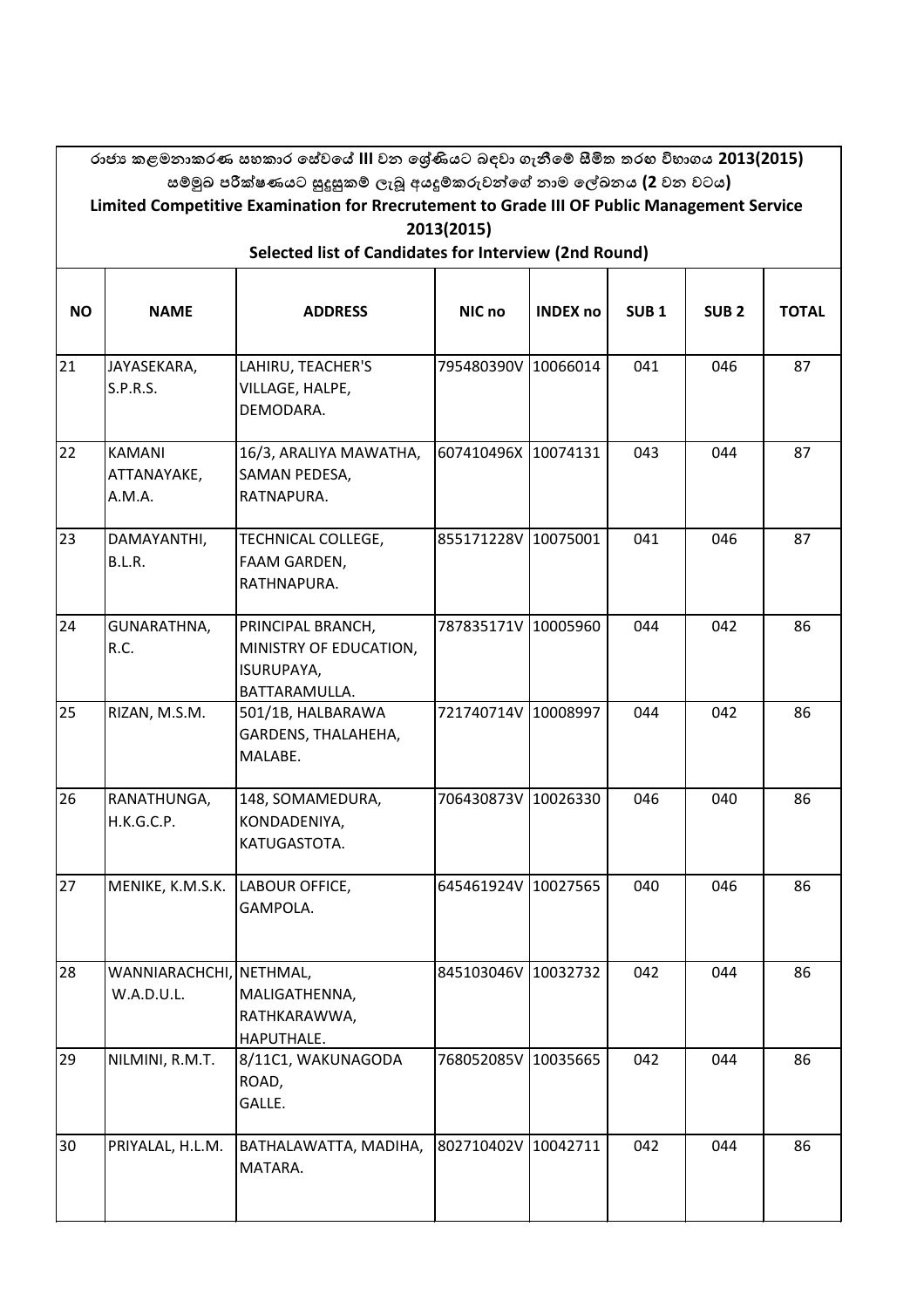|                                                       | රාජා කළමනාකරණ සහකාර සේවයේ III වන ශේුණියට බඳවා ගැනීමේ සීමිත තරහ විභාගය 2013(2015)                                                                                  |                                                                             |                     |                 |                  |                  |              |  |  |  |  |
|-------------------------------------------------------|-------------------------------------------------------------------------------------------------------------------------------------------------------------------|-----------------------------------------------------------------------------|---------------------|-----------------|------------------|------------------|--------------|--|--|--|--|
|                                                       | සම්මුඛ පරීක්ෂණයට සුදුසුකම් ලැබූ අයදූම්කරුවන්ගේ නාම ලේඛනය (2 වන වටය)<br>Limited Competitive Examination for Rrecrutement to Grade III OF Public Management Service |                                                                             |                     |                 |                  |                  |              |  |  |  |  |
|                                                       | 2013(2015)                                                                                                                                                        |                                                                             |                     |                 |                  |                  |              |  |  |  |  |
| Selected list of Candidates for Interview (2nd Round) |                                                                                                                                                                   |                                                                             |                     |                 |                  |                  |              |  |  |  |  |
|                                                       |                                                                                                                                                                   |                                                                             |                     |                 |                  |                  |              |  |  |  |  |
| <b>NO</b>                                             | <b>NAME</b>                                                                                                                                                       | <b>ADDRESS</b>                                                              | NIC no              | <b>INDEX no</b> | SUB <sub>1</sub> | SUB <sub>2</sub> | <b>TOTAL</b> |  |  |  |  |
|                                                       |                                                                                                                                                                   |                                                                             |                     |                 |                  |                  |              |  |  |  |  |
| 31                                                    | RAVEENDRAN, K.                                                                                                                                                    | DIVISIONAL SECRETARIAT,<br>VADAMARADCHY EAST,<br>MARUTHANKERNY.             | 620524271V 10047680 |                 | 042              | 044              | 86           |  |  |  |  |
| 32                                                    | <b>DIMUTHU</b><br>NILANKA, Y.T.                                                                                                                                   | TANK ROAD, MADUKANDA,<br>VAVUNIYA.                                          | 856021530V 10050305 |                 | 040              | 046              | 86           |  |  |  |  |
| 33                                                    | THENNAKOON,<br>R.H.M.J.K.                                                                                                                                         | <b>CULTURAL CENTER, 17TH</b><br>MILE POST, ALUTHGAMA,<br>KARUWALAGASWEWA.   | 830692029V 10053531 |                 | 040              | 046              | 86           |  |  |  |  |
| 34                                                    | IRANGANI, L.C.                                                                                                                                                    | 650/259C,<br>WANNIYANKULAMA,<br>ANURADHAPURA.                               | 677670495V 10063143 |                 | 040              | 046              | 86           |  |  |  |  |
| 35                                                    | RANJANIE<br>MENIKE, D.W.                                                                                                                                          | VIMUKTHI, PURANA<br>WIHARA MAWATHA,<br>DERANIYAGALA SOUTH,<br>DERANIYAGALA. | 715811480V 10071348 |                 | 042              | 044              | 86           |  |  |  |  |
| 36                                                    | DHARMASENA,<br>K.B.Y.U.                                                                                                                                           | 291, KOLOMBUGAMA,<br>NIVITHIGALA,<br>RATNAPURA.                             | 790520424V 10074159 |                 | 040              | 046              | 86           |  |  |  |  |
| 37                                                    |                                                                                                                                                                   | SURANGANI, W.V. MO/ROYAL COLLEGE,<br>MONARAGALA.                            | 765630649V 50000159 |                 | 040              | 046              | 86           |  |  |  |  |
| 38                                                    | SANJEEWA,<br>K.A.D.P.                                                                                                                                             | 243/12,<br>SIRISUMANATHISSA<br>MAWATHA,<br>NAWAGAMUWA,                      | 811400769V 10004630 |                 | 041              | 044              | 85           |  |  |  |  |
| 39                                                    | PERERA, W.L.I.K.                                                                                                                                                  | 75, GAJABAPURA HOUSING 727260730V 10005649<br>SCHEME,<br>KOLONNAWA.         |                     |                 | 041              | 044              | 85           |  |  |  |  |
| 40                                                    |                                                                                                                                                                   | KUMARA, P.G.P.N. 138/4, MADELGAMUWA,<br>GAMPAHA.                            | 762975033V 10012817 |                 | 043              | 042              | 85           |  |  |  |  |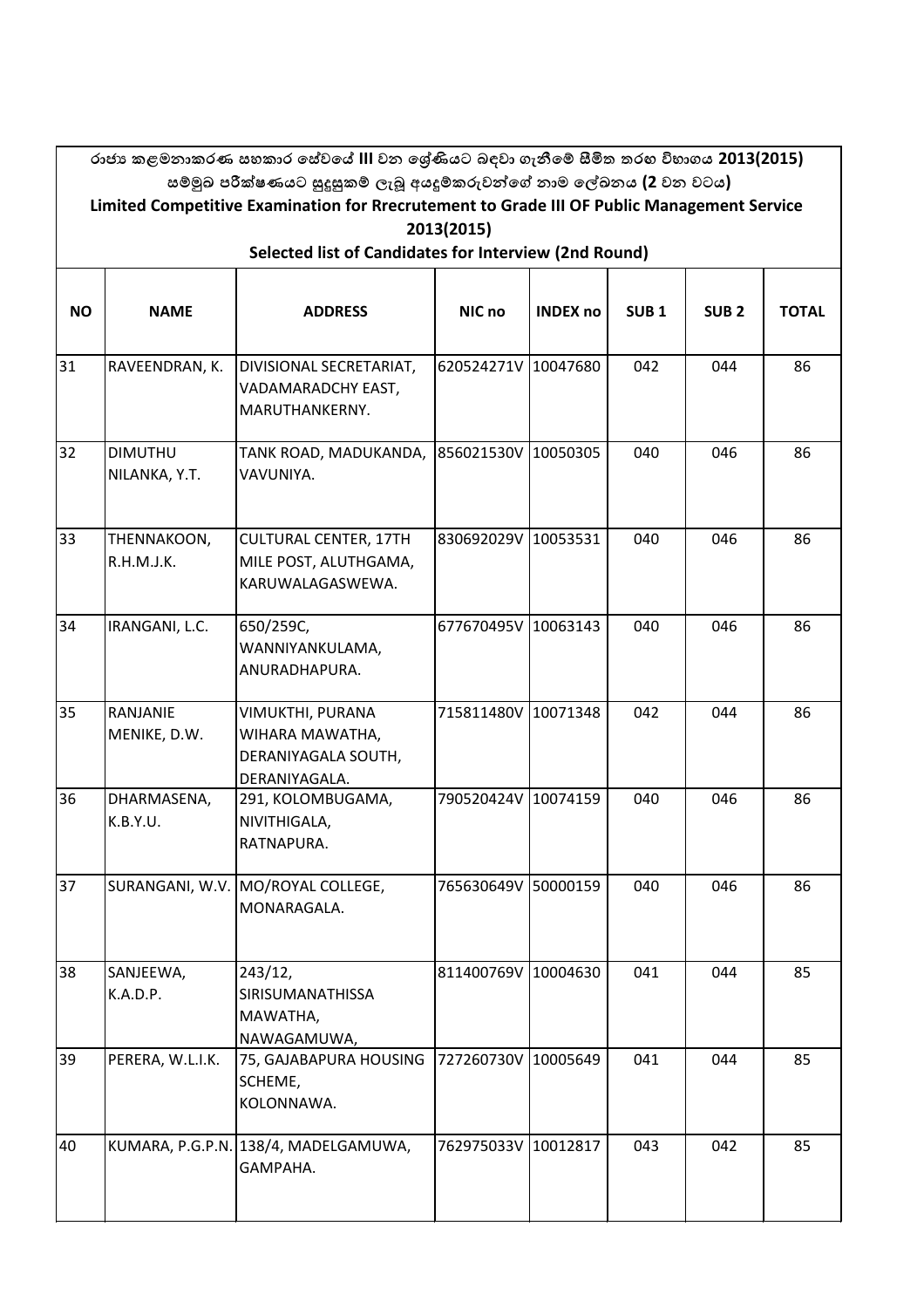|           | රාජා කළමනාකරණ සහකාර සේවයේ III වන ශේුණියට බඳවා ගැනීමේ සීමිත තරහ විභාගය 2013(2015)<br>සම්මුඛ පරීක්ෂණයට සුදුසුකම් ලැබූ අයදූම්කරුවන්ගේ නාම ලේඛනය (2 වන වටය)<br>Limited Competitive Examination for Rrecrutement to Grade III OF Public Management Service |                                                                                                           |                     |                 |                  |                  |              |  |  |  |  |  |
|-----------|-------------------------------------------------------------------------------------------------------------------------------------------------------------------------------------------------------------------------------------------------------|-----------------------------------------------------------------------------------------------------------|---------------------|-----------------|------------------|------------------|--------------|--|--|--|--|--|
|           | 2013(2015)<br>Selected list of Candidates for Interview (2nd Round)                                                                                                                                                                                   |                                                                                                           |                     |                 |                  |                  |              |  |  |  |  |  |
| <b>NO</b> | <b>NAME</b>                                                                                                                                                                                                                                           | <b>ADDRESS</b>                                                                                            | NIC no              | <b>INDEX no</b> | SUB <sub>1</sub> | SUB <sub>2</sub> | <b>TOTAL</b> |  |  |  |  |  |
| 41        | , M.M.                                                                                                                                                                                                                                                | KALUARACHCHIGE 70/12, SRI PAGHALOKA<br>MAWATHA, GINTOTA,<br>GALLE.                                        | 798482890V 10035449 |                 | 045              | 040              | 85           |  |  |  |  |  |
| 42        | SAMARAKOON,<br>W.M.E.N.                                                                                                                                                                                                                               | IHALA MEDAGAMA,<br><b>BULUGAHA WATHTHA,</b><br>KUMBUKGETE.                                                | 872120491V 10055407 |                 | 041              | 044              | 85           |  |  |  |  |  |
| 43        | DISSANAYAKA,<br>D.M.W.                                                                                                                                                                                                                                | DIVISIONAL SECRETARIAT,<br>RAMBEWA.                                                                       | 852051469V 10063279 |                 | 041              | 044              | 85           |  |  |  |  |  |
| 44        | PERERA, D.S.                                                                                                                                                                                                                                          | <b>INLAND REVENUE</b><br>REGIONAL OFFICE, 100,<br>BADULLA ROAD,<br>NUWARA ELIYA.                          | 771683134V 10064980 |                 | 041              | 044              | 85           |  |  |  |  |  |
| 45        | DAMMIKA, S.P.                                                                                                                                                                                                                                         | <b>REGISTRAR GENERAL</b><br>DEPARTMENT, 234/A3,<br><b>DENZIL KOBBEKADUWA</b><br>MAWATHA,                  | 798424079V 10008202 |                 | 040              | 044              | 84           |  |  |  |  |  |
| 46        | COUSHILIYAN, S.                                                                                                                                                                                                                                       | DEPARTMENT OF<br><b>GOVERMENT</b><br>INFORMATION, 163,<br>KIRULAPONA AVENUE,                              | 892653810V 10008970 |                 | 040              | 044              | 84           |  |  |  |  |  |
| 47        | PERERA, M.K.K.N.                                                                                                                                                                                                                                      | <b>DEPARTMENT OF PUBLIC</b><br><b>ENTERPRISES GENARAL</b><br>TREASURY, MINISTRY OF<br>FINANCE & PLANNING, | 776661279V 10011916 |                 | 040              | 044              | 84           |  |  |  |  |  |
| 48        | MANAMPERI, S.S.                                                                                                                                                                                                                                       | 167,<br>WATINAPAHA.                                                                                       | 655110976V 10012726 |                 | 040              | 044              | 84           |  |  |  |  |  |
| 49        | PERERA, A.C.                                                                                                                                                                                                                                          | 281/A, PATHAHA ROAD,<br>UDUGAMPOLA.                                                                       | 866321310V 10014315 |                 | 040              | 044              | 84           |  |  |  |  |  |
| 50        | RAJITHA, N.D.P.                                                                                                                                                                                                                                       | 247/42 A, NARANDANA<br>WATTA, AMPITIYA,<br>KANDY.                                                         | 740820850V 10027720 |                 | 042              | 042              | 84           |  |  |  |  |  |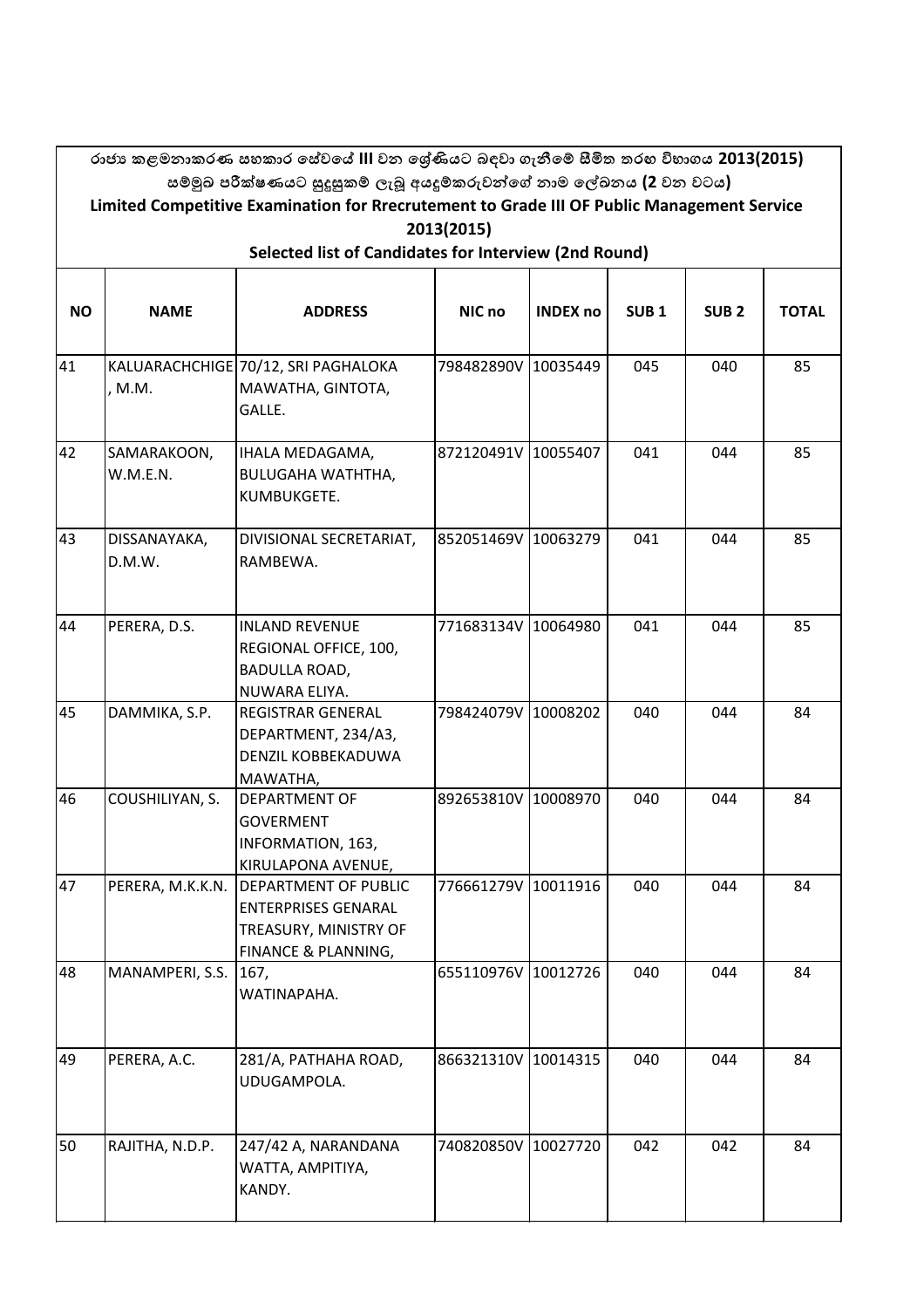|           |                                                                                                          | රාජා කළමනාකරණ සහකාර සේවයේ III වන ශේුණියට බඳවා ගැනීමේ සීමිත තරහ විභාගය 2013(2015)<br>සම්මුඛ පරීක්ෂණයට සුදුසුකම් ලැබූ අයදූම්කරුවන්ගේ නාම ලේඛනය (2 වන වටය) |                     |                 |                  |                  |              |  |  |  |  |  |
|-----------|----------------------------------------------------------------------------------------------------------|---------------------------------------------------------------------------------------------------------------------------------------------------------|---------------------|-----------------|------------------|------------------|--------------|--|--|--|--|--|
|           | Limited Competitive Examination for Rrecrutement to Grade III OF Public Management Service<br>2013(2015) |                                                                                                                                                         |                     |                 |                  |                  |              |  |  |  |  |  |
|           | Selected list of Candidates for Interview (2nd Round)                                                    |                                                                                                                                                         |                     |                 |                  |                  |              |  |  |  |  |  |
| <b>NO</b> | <b>NAME</b>                                                                                              | <b>ADDRESS</b>                                                                                                                                          | NIC no              | <b>INDEX no</b> | SUB <sub>1</sub> | SUB <sub>2</sub> | <b>TOTAL</b> |  |  |  |  |  |
| 51        | DHRMATHILAKA,<br>W.G.                                                                                    | 30, WEDAGEDARA,<br>MORAHENAGAMA,<br>HATTON.                                                                                                             | 691254070V          | 10032624        | 042              | 042              | 84           |  |  |  |  |  |
| 52        | KUSUMALATHA,<br>S.Y.A.                                                                                   | <b>ST. THOMAS GIRL'S HIGH</b><br>SCHOOL, WALPOLA,<br>MATARA.                                                                                            | 698322020V 10040741 |                 | 042              | 042              | 84           |  |  |  |  |  |
| 53        | RATHNAYAKE,<br>S.S.W.                                                                                    | 102/6, PUHULWELLE<br>GEDARA, HELEKADA,<br>ANGUNUKOLAPELESSA.                                                                                            | 755402290V 10045661 |                 | 042              | 042              | 84           |  |  |  |  |  |
| 54        | AMARASINGHE,<br>A.A.L.                                                                                   | 4, SAMAGIPURA,<br>HINGURANA.                                                                                                                            | 826981865V 10052891 |                 | 040              | 044              | 84           |  |  |  |  |  |
| 55        | JAYAMAHA,<br>D.P.S.A.                                                                                    | OFFICE OF THE SENIOR<br>SUPERINTENDENT OF<br>POLICE, WEHERA,<br>KURUNEGALA.                                                                             | 756050370V 10055532 |                 | 040              | 044              | 84           |  |  |  |  |  |
| 56        | ABEYWEERA,<br>H.B.G.                                                                                     | TAMMENNAWA,<br>PAHALAMARAGAHAWEWA.                                                                                                                      | 752152357V 10062546 |                 | 042              | 042              | 84           |  |  |  |  |  |
| 57        | KUMARI,<br>D.V.P.C.L.                                                                                    | 261, KANADARAWA,<br>MEDAWACHCHIYA.                                                                                                                      | 847583410V 10063160 |                 | 042              | 042              | 84           |  |  |  |  |  |
| 58        | DUSHMANTHI,<br>S.W.D.C.                                                                                  | <b>DISTRIC COURT,</b><br>BANDARAWELA.                                                                                                                   | 866663114V          | 10068535        | 040              | 044              | 84           |  |  |  |  |  |
| 59        | SENARATH,<br>S.A.B.J.                                                                                    | 483, DUMUNNE GEDARA,<br>KALELIYA.                                                                                                                       | 762202913V          | 10014514        | 041              | 042              | 83           |  |  |  |  |  |
| 60        | MARASINGHE,<br>M.M.S.S.                                                                                  | DISTRICT SECRETARIAT,<br>MATALE.                                                                                                                        | 828643479V 10024799 |                 | 041              | 042              | 83           |  |  |  |  |  |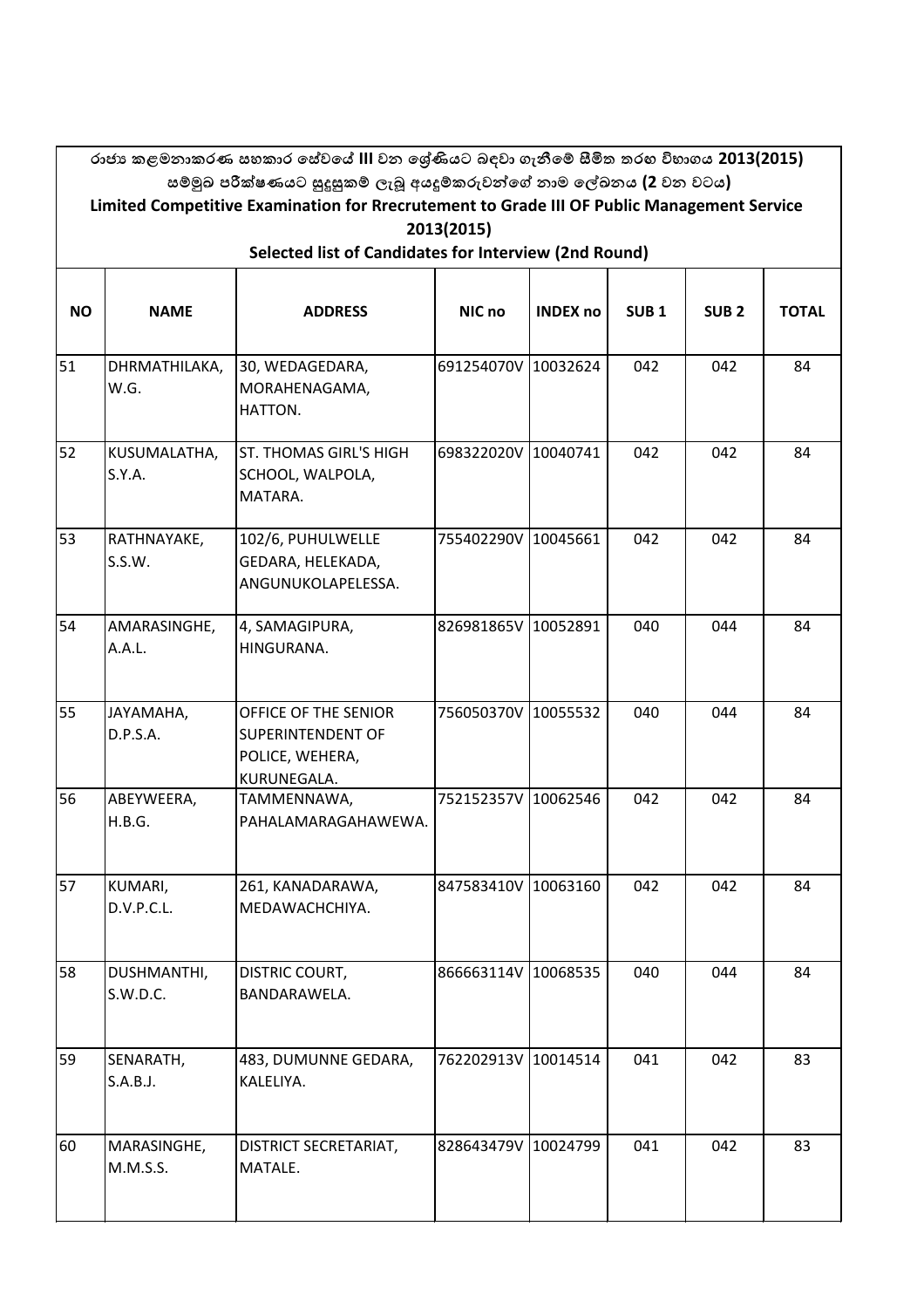|           | රාජා කළමනාකරණ සහකාර සේවයේ III වන ශේුණියට බඳවා ගැනීමේ සීමිත තරහ විභාගය 2013(2015)<br>සම්මුඛ පරීක්ෂණයට සුදුසුකම් ලැබූ අයදූම්කරුවන්ගේ නාම ලේඛනය (2 වන වටය)<br>Limited Competitive Examination for Rrecrutement to Grade III OF Public Management Service<br>2013(2015) |                                                                               |                     |                 |                  |                  |              |  |  |  |  |  |
|-----------|---------------------------------------------------------------------------------------------------------------------------------------------------------------------------------------------------------------------------------------------------------------------|-------------------------------------------------------------------------------|---------------------|-----------------|------------------|------------------|--------------|--|--|--|--|--|
|           | Selected list of Candidates for Interview (2nd Round)                                                                                                                                                                                                               |                                                                               |                     |                 |                  |                  |              |  |  |  |  |  |
| <b>NO</b> | <b>NAME</b>                                                                                                                                                                                                                                                         | <b>ADDRESS</b>                                                                | NIC no              | <b>INDEX no</b> | SUB <sub>1</sub> | SUB <sub>2</sub> | <b>TOTAL</b> |  |  |  |  |  |
| 61        | KUMARI, S.N.A.                                                                                                                                                                                                                                                      | TIENTSIN DIVISION,<br>BOGAWANTALAWA.                                          | 806074179X 10032993 |                 | 041              | 042              | 83           |  |  |  |  |  |
| 62        | VIJEYADARSHANI,<br>S.                                                                                                                                                                                                                                               | 46, ST. LEONARDS NEW<br>QUARTERS, RAGALA,<br>HALGRANOYA.                      | 867012001V 10033005 |                 | 043              | 040              | 83           |  |  |  |  |  |
| 63        | DADALLAGE, S.C.                                                                                                                                                                                                                                                     | SUSITHA, BATHEEGAMA,<br>DICKWELLA.                                            | 642762818V 10043015 |                 | 041              | 042              | 83           |  |  |  |  |  |
| 64        | NADEESHANI,<br><b>H.A.M.S.</b>                                                                                                                                                                                                                                      | <b>FOREST RESEARCH CENTER,</b><br>KUMBALPOLA,<br>BOYAGANE.                    | 798453084V 10054844 |                 | 041              | 042              | 83           |  |  |  |  |  |
| 65        | <b>AJANTHE</b><br>MALLIKA, K.G.                                                                                                                                                                                                                                     | <b>NATIONAL HOSPITAL FOR</b><br>RESPIRATORY DISEASES,<br>WELISARA,<br>RAGAMA. | 656080345V 10013627 |                 | 042              | 040              | 82           |  |  |  |  |  |
| 66        | JAYARATHNA,<br>R.G.S.G.K.                                                                                                                                                                                                                                           | 60/1, PELANA,<br>HATARALIYADDA.                                               | 816004454V 10026968 |                 | 040              | 042              | 82           |  |  |  |  |  |
| 67        | RAMYALATHA,<br>K.A.K.                                                                                                                                                                                                                                               | KALUKANDA WATTA,<br>TALLGASSYAYA,<br>AKMEEMANA.                               | 658432214V 10035651 |                 | 040              | 042              | 82           |  |  |  |  |  |
| 68        | BALACHANDRAN,<br>V.                                                                                                                                                                                                                                                 | DIVISIONAL SECRETARIAT,<br>KARAVEDDY.                                         | 632401043V          | 10047983        | 042              | 040              | 82           |  |  |  |  |  |
| 69        | MENIKE, P.M.K.                                                                                                                                                                                                                                                      | SIYAMBALAWALANA,<br>GIRIULLA.                                                 | 735612662V          | 10055273        | 040              | 042              | 82           |  |  |  |  |  |
| 70        | NIROSHANI,<br>H.W.R.D.P.                                                                                                                                                                                                                                            | 24, YAPAMMA,<br>HOPTON.                                                       | 835064409V 10066335 |                 | 040              | 042              | 82           |  |  |  |  |  |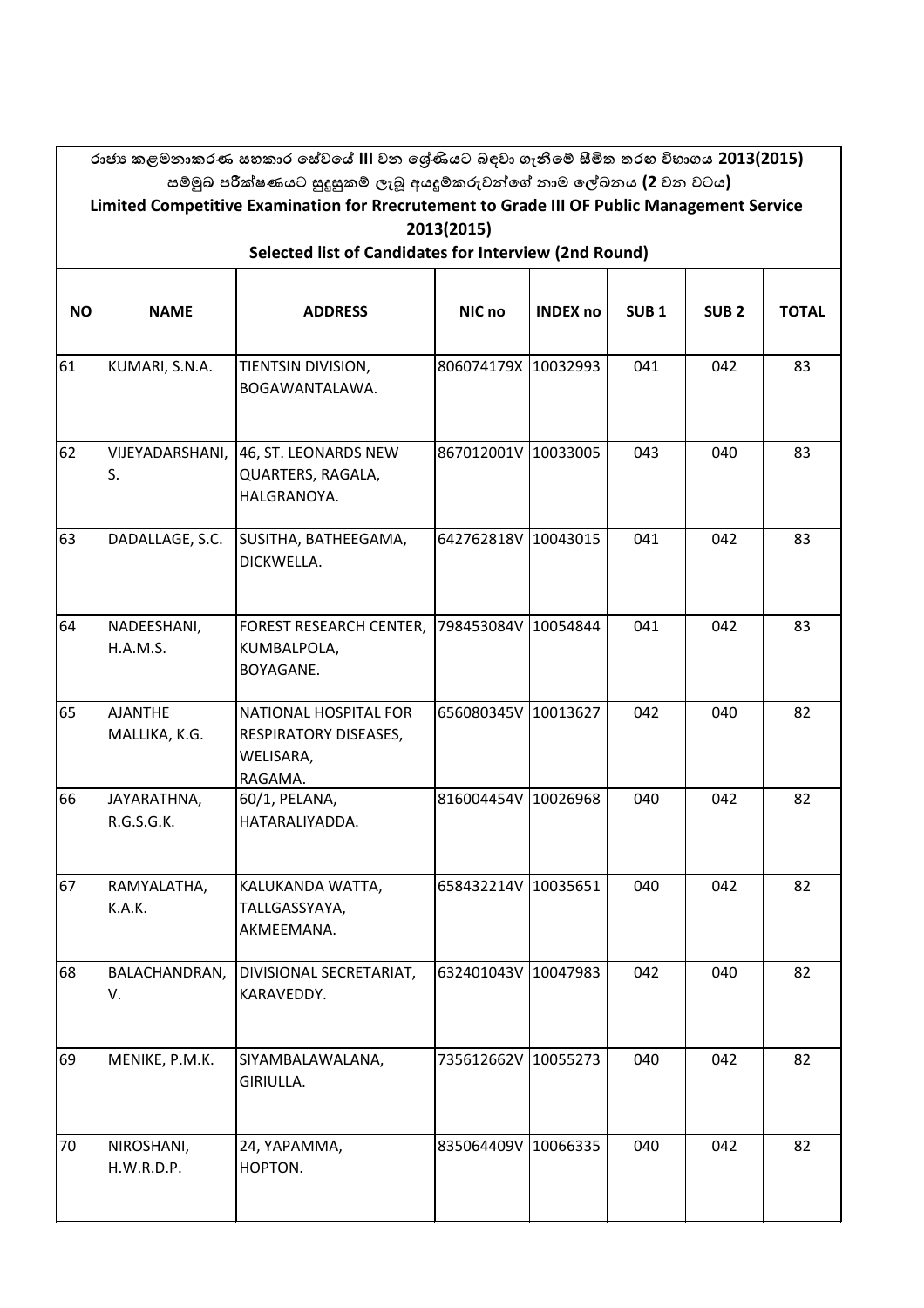|                                                       | රාජා කළමනාකරණ සහකාර සේවයේ III වන ශේණියට බඳවා ගැනීමේ සීමිත තරහ විභාගය 2013(2015)<br>සම්මුඛ පරීක්ෂණයට සුදුසුකම් ලැබූ අයදූම්කරුවන්ගේ නාම ලේඛනය (2 වන වටය) |                                                                           |                     |                 |                  |                  |              |  |  |  |  |  |
|-------------------------------------------------------|--------------------------------------------------------------------------------------------------------------------------------------------------------|---------------------------------------------------------------------------|---------------------|-----------------|------------------|------------------|--------------|--|--|--|--|--|
|                                                       | Limited Competitive Examination for Rrecrutement to Grade III OF Public Management Service<br>2013(2015)                                               |                                                                           |                     |                 |                  |                  |              |  |  |  |  |  |
| Selected list of Candidates for Interview (2nd Round) |                                                                                                                                                        |                                                                           |                     |                 |                  |                  |              |  |  |  |  |  |
| <b>NO</b>                                             | <b>NAME</b>                                                                                                                                            | <b>ADDRESS</b>                                                            | NIC no              | <b>INDEX no</b> | SUB <sub>1</sub> | SUB <sub>2</sub> | <b>TOTAL</b> |  |  |  |  |  |
| 71                                                    | COORAY, P.S.G.                                                                                                                                         | 35/11/A, KANUPALLA<br>ROAD, MILAGASTHENNA,<br><b>BADULLA.</b>             | 761570390V          | 10067864        | 042              | 040              | 82           |  |  |  |  |  |
| 72                                                    | , T.G.A.                                                                                                                                               | PATHMAKUMARA 438/B, IHALA KOSGAMA,<br>KOSGAMA.                            | 641182257V 10003240 |                 | 041              | 040              | 81           |  |  |  |  |  |
| 73                                                    |                                                                                                                                                        | CHANDANI, H.T.R. 317/3, WEDAGE WATTA<br>ROAD, KOTUWEGODA,<br>RAJAGIRIYA.  | 816230780V 10004137 |                 | 041              | 040              | 81           |  |  |  |  |  |
| 74                                                    | KALDERA, H.P.N.S. DEPARTMENT OF                                                                                                                        | AGRICULTURE,<br>PERADENIYA.                                               | 836720237V 10026829 |                 | 041              | 040              | 81           |  |  |  |  |  |
| 75                                                    | JAYALAXSHMI,<br>W.H.P.P.                                                                                                                               | <b>SIRIMAVO</b><br>BANDARANAYAKE<br>SPECIALIZED CHILDREN'S<br>HOSPITAL,   | 626090850V 10027810 |                 | 041              | 040              | 81           |  |  |  |  |  |
| 76                                                    | LOGEASWARAN,<br>S.                                                                                                                                     | <b>HEALTH EDUCATION</b><br>BUREAU, 2, KYNESY ROAD,<br>COLOMBO 5.          | 812621270X 10033084 |                 | 041              | 040              | 81           |  |  |  |  |  |
| 77                                                    | JAMEEL, J.M.                                                                                                                                           | 38B, WISTOM AVANUE,<br>NEW KATTANKUDY 3,                                  | 790034899V 10051726 |                 | 041              | 040              | 81           |  |  |  |  |  |
| 78                                                    | DAMPITIYA,<br>D.A.W.K.                                                                                                                                 | <b>WAYAMBA NATIONAL</b><br><b>COLLEGE OF EDUCATION,</b><br>BINGIRIYA.     | 752190321V 10056572 |                 | 041              | 040              | 81           |  |  |  |  |  |
| 79                                                    | ANURUDDIKA,<br>W.A.N.                                                                                                                                  | DEPARTMENT OF MOTOR<br>TRAFFIC, DISTRICT<br>SECRETARIAT OFFICE,<br>GALLE. | 835832341V          | 10041318        | 040              | 040              | 80           |  |  |  |  |  |
| 80                                                    | KARUNANAYAKE,<br>D.B.S.S.K.                                                                                                                            | 40/4, KEPPITIPOLA ROAD,<br><b>BADULLA.</b>                                | 711320148V 10067574 |                 | 040              | 040              | 80           |  |  |  |  |  |